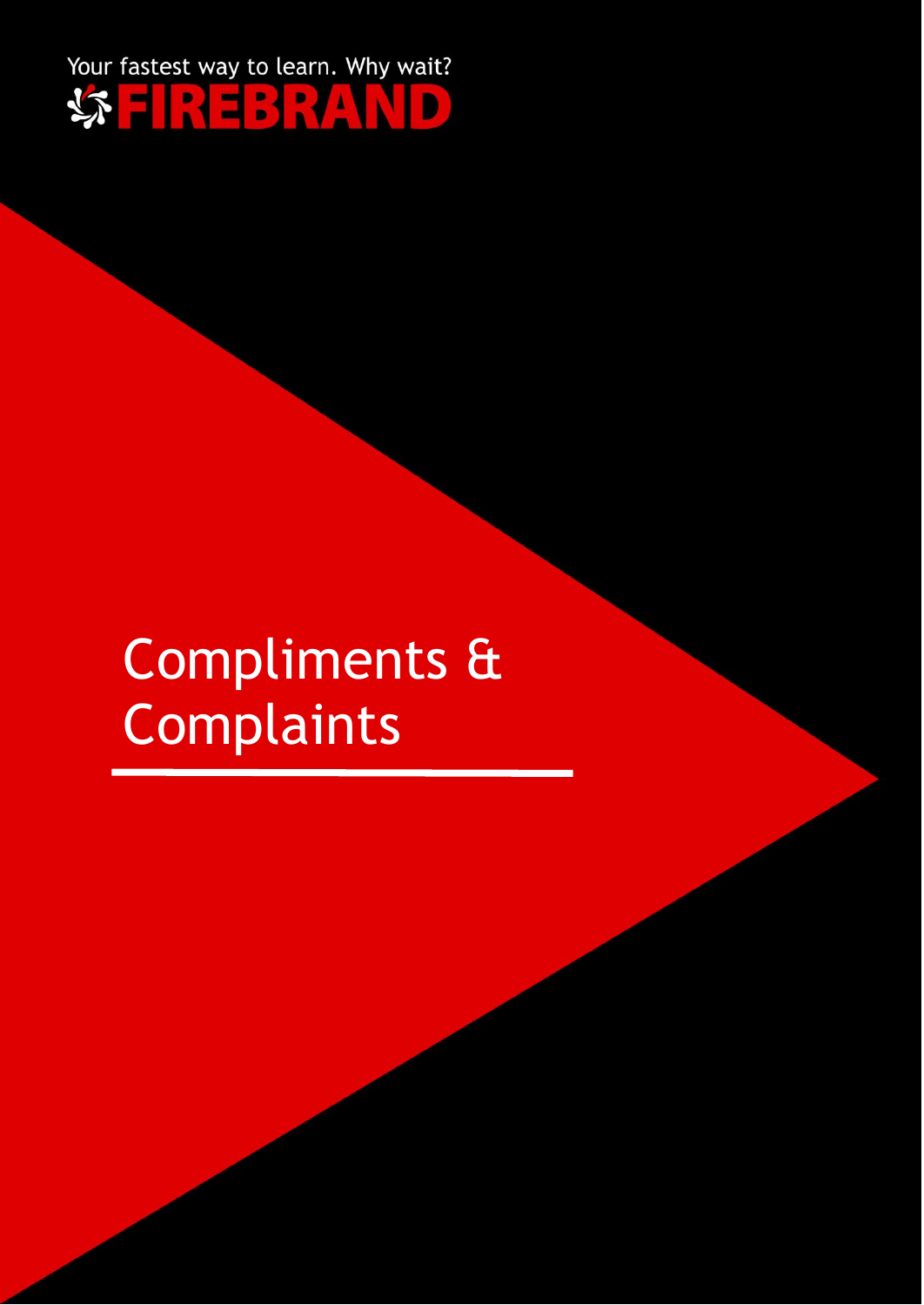### **Stakeholder Complaints and Compliments**

Being committed to providing high-quality apprenticeship programmes, and achieving the highest standards of conduct, is of vital importance to Firebrand Training. One of the ways in which our provision can be improved is by listening and responding to the views of our stakeholders. Therefore, it is important to ensure that:

- Making a compliment or complaint is as easy as possible
- A complaint is treated as a clear expression of dissatisfaction with Firebrand's service which calls for a full and prompt response, inclusive of assessment and examination appeals directly or indirectly attributed to Firebrand Training
- Any compliment or complaint is treated seriously whether it is made in person, by telephone, by letter, by survey, or by email
- Responses are conducted in the right way: for example, with an explanation, an apology where necessary, or with information on any action to be taken
- Compliments and complaints are documented in the central log as and staff are recognised for high quality service and supported through any identified areas for development. As a business compliments and complaints are used to improve our overall service, stakeholder experience and training provision.
- All compliments and/or complaints received will be dealt with confidentially and in accordance with the requirements of the GDPR, subject to the need to disclose information as required by statutory authorities, and/or as a result of statutory or legal obligations.

#### **Information for stakeholders:**

Stakeholders can make a compliment or complaint by email to [Quality@firebrandtraining.com,](mailto:Quality@firebrandtraining.com) through the learner and employer survey [web](https://ignite.onefile.co.uk/igniteforms/C9d6akRIMG)[form,](https://ignite.onefile.co.uk/igniteforms/C9d6akRIMG) or through our online compliments and complaints form: [http://bit.ly/Feedback\\_Contact\\_Form](http://bit.ly/Feedback_Contact_Form)

#### **Actions pertaining to the handling of compliments:**

Whereas we are always keen to establish where we can do better so as to improve the quality of our service, it is also essential to recognise where we are getting things right. Any compliment received is shared with the relevant Department Head and/or Staff Member. If the compliment is about an individual staff member they are then informed in writing by the Head of Quality and a copy of the compliment is stored in the Quality SharePoint.

The Head of Quality will thank the originator of the compliment(s) and explain how receipt of these can help us share good practice and improve services.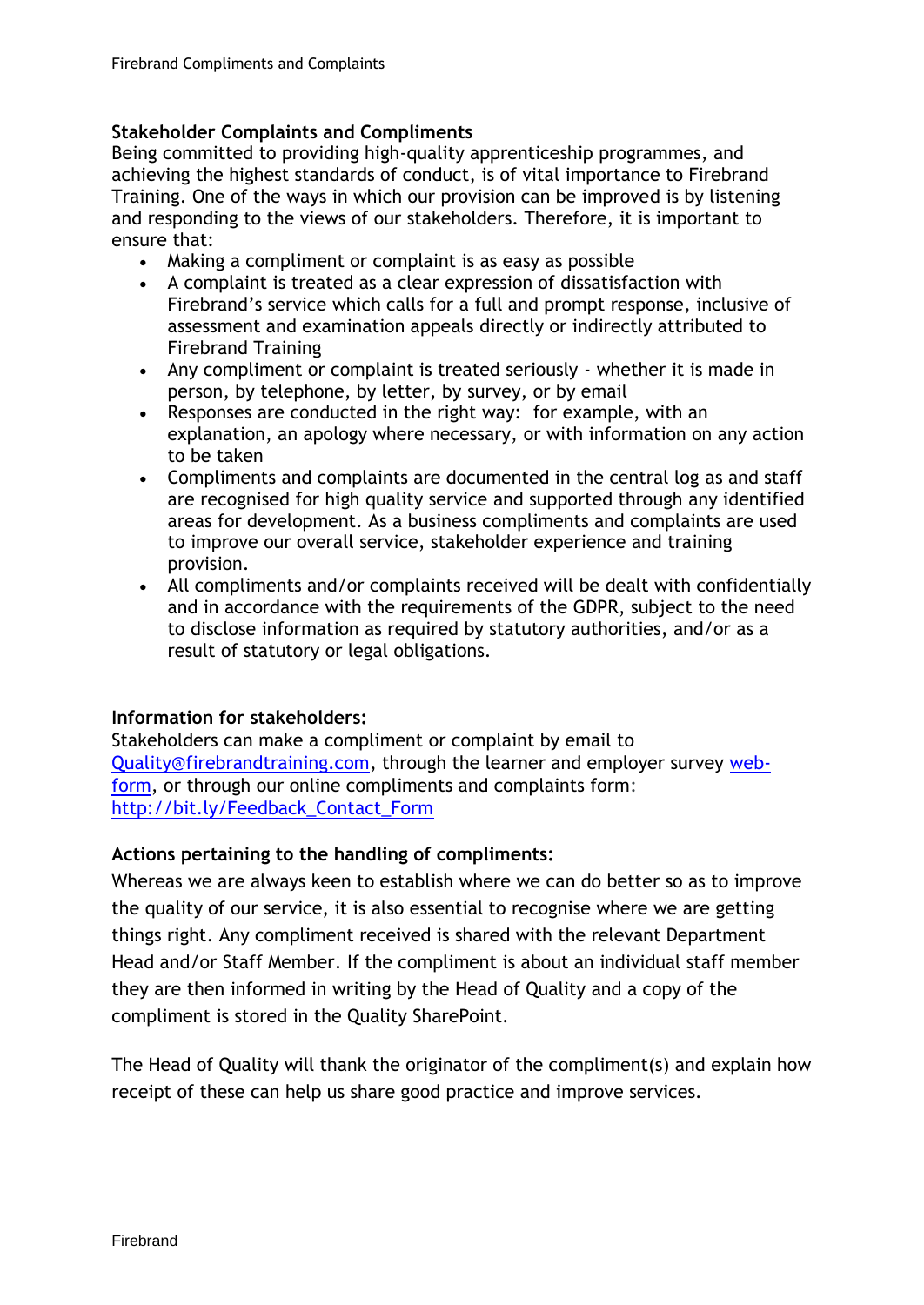#### **Actions pertaining to the handling of complaints:**

We will take all complaints seriously and deal with them promptly. In the case of complaints then stakeholders will receive an acknowledgement within 5 working days and a full reply to the complaint within 10 working days from when a complaint is received. If it is not possible to give the stakeholder a full reply within this time (for instance, because a detailed investigation is required) Firebrand will give the stakeholder an interim response, explaining what is being done to deal with their complaint, and when they can expect a full reply and from whom.

The full reply will include the outcome and decision of the complaint, what action will be taken if necessary, and also will include details of who to contact next if the stakeholder should believe that their complaint has not been dealt with properly. This will normally be the Head of Apprenticeship Quality. If, following that second response, the stakeholder is still not satisfied, they can write to the Operations Director at:

**Firebrand Training 27 Old Gloucester Street, London, WC1N 3AX**

Or via email. [KMakepeace@FirebrandTraining.com](mailto:KMakepeace@FirebrandTraining.com)

Where issues are escalated that cannot be resolved internally by Firebrand Training then the individual is advised to contact the National Apprenticeship Service – **National Apprenticeship Helpdesk [nationalhelpdesk@findapprenticeship.service.gov.uk](mailto:nationalhelpdesk@findapprenticeship.service.gov.uk) Telephone: 0800 015 0400 Further information can be found:** 

<https://www.gov.uk/education/apprenticeships-traineeships-and-internships>

Or in the instance of a qualification based compliment or complaint these will be directed to the respective Awarding Organisation of which contact details can be requested by emailing [Quality@Firebrandtraining.com](mailto:Quality@Firebrandtraining.com)

Should a stakeholder remain dissatisfied with the outcome and/or handling of any complaints from Firebrand Training or the respective Awarding Organisation, these can be further escalated via the relevant qualification regulator.